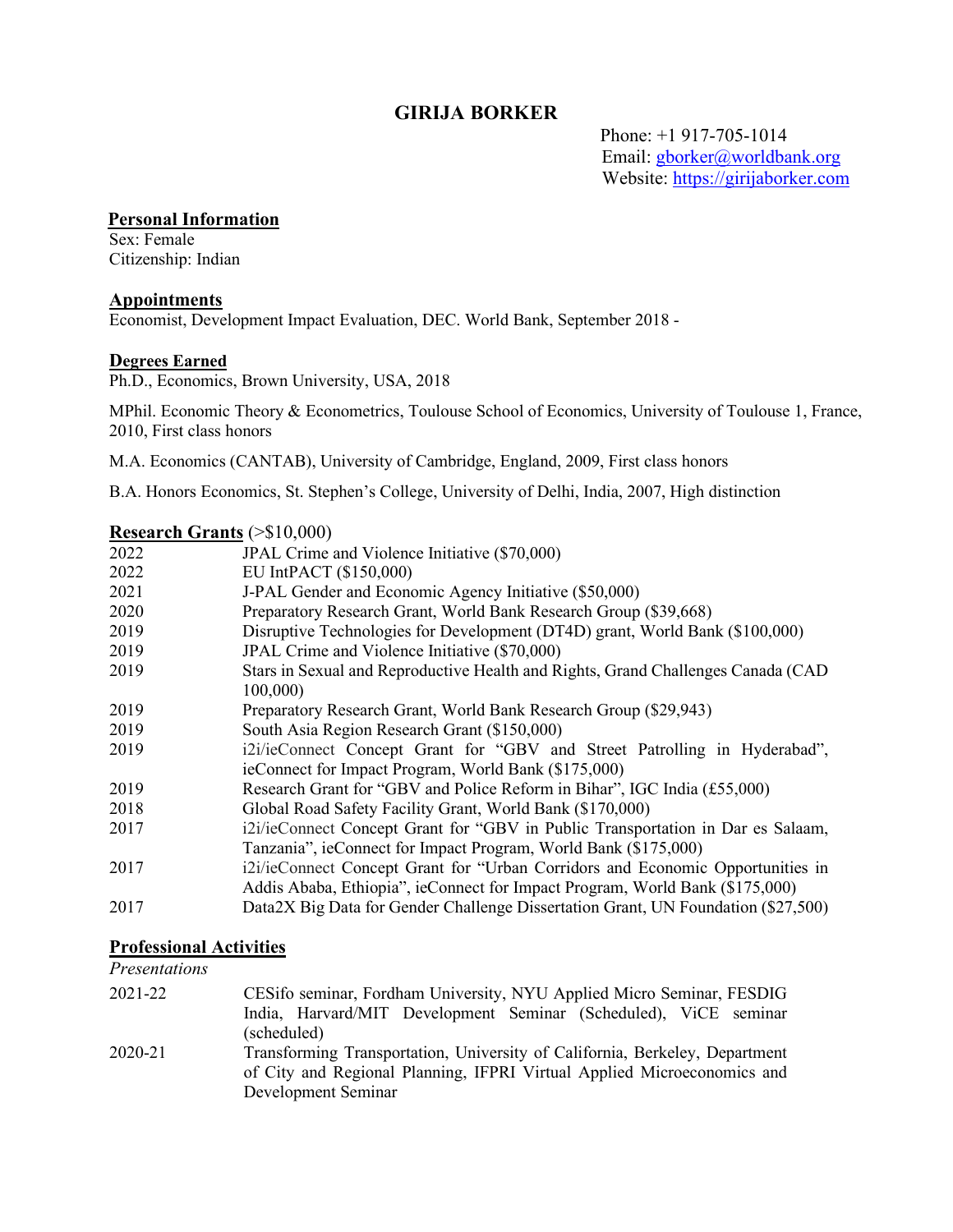| 2019-20 | International Growth Center, Bihar; NBER SI Gender in the Economy;       |
|---------|--------------------------------------------------------------------------|
|         | University of Connecticut, Southern Economic Association                 |
| 2018-19 | Cities and Development Conference; Urban Institute; NBER Development     |
|         | Economics pre-conference; EEA; Annual Conference on Economic Growth and  |
|         | Development, Delhi; Annual Rosenkranz Global Health Workshop, Stanford   |
|         | University; Urban Economics Association Conference; UN World Data Forum, |
|         | Dubai; NEUDC; SITE and ASWEDE Academic Conference, Stockholm School      |
|         | of Economics; Economic Demography Workshop; Population Association of    |
|         | America; Midwest International Economic Development Conference           |
| 2017-18 | Population Health Sciences Research Workshop, Boston University; Applied |
|         | Microeconomics Student Lunch, New York University; World Bank ieConnect  |
|         | for Impact Workshop, Lisbon; Applied Microeconomics Seminar, Brown       |
|         | University; Development and Governance Seminar, Watson Institute, Brown  |
|         | University                                                               |

### *Referee*

American Economic Journal: Applied Economics, American Economic Review, American Economic Review: Insights, Demography, Economic Development and Cultural Change, Feminist Economics, Journal of Economic Behavior and Organization, Journal of Human Resources, Journal of Policy Analysis and Management, Journal of Public Economics, Journal of Economics, Race, and Policy, Journal of Urban Economics, World Development

*Reviewer* National Science Foundation

### **Skills**

Stata, ArcGIS, MapInfo, LaTex, Python, R

#### **Research Papers**

Safety First: Perceived Risk of Street Harassment and Educational Choices of Women (*Revise and Resubmit, American Economic Review*)

Wealth, Marriage, and Sex Selection with Jan Eeckhout, Nancy Luke, Shantidani Minz, Kaivan Munshi, and Soumya Swaminathan. (*Reject and Resubmit, Review of Economic Studies*)

Tribal Identity in Education: Does Teacher Ethnicity Affect Student Performance in Jharkhand?

#### **Work in Progress**

Street Police Patrols and Violence Against Women in Public Spaces: Experimental Evidence from India with Sofia Amaral, Nathan Fiala, Nishith Prakash, and Maria Micaela Sviatschi

Gender Based Violence and Police Reform in Bihar joint with Sofia Amaral, Nishith Prakash, and Maria Micaela Sviatschi

Gender Based Violence in Public Transportation in Dar es Salaam, Tanzania with Naira Kalra, Samuel Likindikoki and Ester Steven

Urban Corridors and Economic Opportunities in Addis Ababa, Ethiopia with Simon Franklin, and Nino Pkhikidze

Women's Urban Mobility Barriers: Evidence from Delhi's Free Public Transport Policy with Gabriel Kreindler and Dev Patel

#### **Teaching Experience**

*Primary Instructor*

2014-16 Economics of the Underprivileged (Pre-College), Brown University